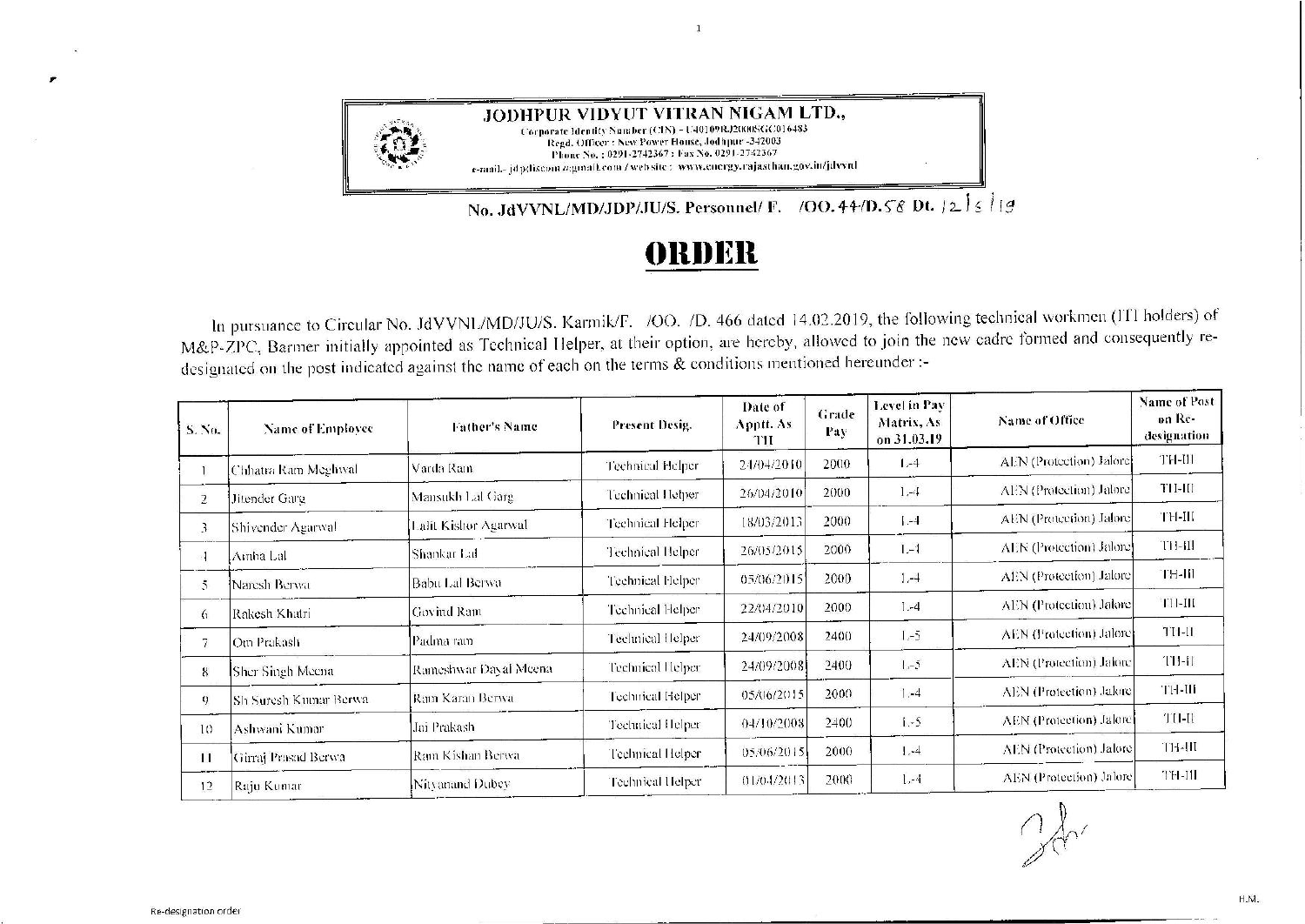| S. No.         | Name of Employee                   | Father's Name        | Present Desig.          | Date of<br>Apptt. As<br>ŦП | Grade<br>Pay | Level in Pay<br>Matrix, As<br>on 31.03.19 | Name of Office          | <b>Name of Post</b><br>on Re-<br>designation |
|----------------|------------------------------------|----------------------|-------------------------|----------------------------|--------------|-------------------------------------------|-------------------------|----------------------------------------------|
| 13             | Amar Singh Saini                   | Girraj saini         | Technical Helper        | 08/06/2015                 | 2000         | $1 - 4$                                   | AEN (Protection) Jalore | TH-III                                       |
| 14             | Mukesh Kumar Khatik                | Ishwar Kumar Khatik  | Technical Helper        | 08/06/2015                 | 2000         | $1 - 4$                                   | AEN (Protection) Jalore | $TH-HI$                                      |
| 15             | Kamlesh Kumar Meena                | Lala Ram Meena       | Technical Helper        | 17/06/2015                 | 2000         | $1,-4$                                    | AEN (Protection) Jalore | TH-III                                       |
| $\overline{6}$ | Rajender Singh Gurjar              | Gauga Ram Gurjar     | Technical Helper        | 29/05/2015                 | 2000         | $1 - 4$                                   | AEN (Protection) Jalore | тн-ш                                         |
| 17             | Naresh Kumar Prajapat              | Ram Bharose Prajapat | Technical Helper        | 17/07/2012                 | 2000         | $1 - 4$                                   | AEN (Protection) Jalore | TH-III                                       |
| 18             | <b>IShiy Charan Sain</b>           | Budh Ram Sain        | Technical Helper        | 10/07/2012                 | 2000         | $L-4$                                     | AEN (Protection) Jalore | TH-III                                       |
| 19             | Kiran Khatri                       | Chunni LaI           | Technical Helper        | 22/04/2010                 | 2000         | $L-4$                                     | AEN (Protection) Jalore | TH-HI                                        |
| 20             | Ramveer Singh Meena                | Vishram Singh Meena  | Technical Helper        | 18/07/2012                 | 2000         | $L - 4$                                   | AEN (Protection) Jalore | $TH-III$                                     |
| 21             | Amit Kumar Verma                   | Nanak Chand Verma    | Technical Helper        | 14/03/2013                 | 2000         | $1,-4$                                    | AEN (Protection) Jalore | TH-HI                                        |
|                | Surender Janga                     | Damodar Singh        | Technical Helper        | 19/09/2008                 | 2400         | $L-5$                                     | AEN (M&P) Jaisalmer     | $TI[-1]$                                     |
| 22             |                                    | Nahat Singh          | Technical Helper        | 19/09/2008                 | 2400         | $1 - 5$                                   | AEN (M&P) Barmer        | $H-HIT$                                      |
| 23             | Hindu Singh                        | Mohan Laf            | Technical Helper        | 16/07/2012                 | 2000         | $1 - 4$                                   | AEN (M&P) Barmer        | TH-III                                       |
| 24             | Mangi Lal                          | Chetan Lal Soni      | Technical Helper        | 06/07/2012                 | 2000         | $1 - 1$                                   | AEN (M&P) Barmer        | TH-III                                       |
| 25             | Manoj Kumar Soni                   | Ramekbal Prasad      | <b>Technical Helper</b> | 08/07/2010                 | 2000         | $1 - 4$                                   | XEN (M&P) Barmer        | TH-III                                       |
| 26<br>27       | Chandan Kumar Gupta<br>Amit Sharma | Bhagwan Sahay Sharma | Technical Helper        | 13/09/2007                 | 2400         | $L-5$                                     | AEN (M&P) Jalore        | TH-II                                        |

 $\overline{z}$ 

Terms & Conditions :-

1. The re-designation of above technical workmen (!Tl) shall be effective from O 1.04.2019.

2. On re-designation, these technical workmen will have **No right** to claim any benefit of seniority & promotion etc. in old cadre.

**Note: The above Re-designation is bases on the information provided by the ZCE (BmZ) Barmer vide letter No.ISO dated 02.05.2019** 

 $\mathbb{B}$ y Order  $\mathbb{C} \times \mathbb{C}^1$  $(R, D.$  Barath)RAS<br>Secretary (Admn.)

**Secretary (Admn.) JdVVNL, Jodhpur**